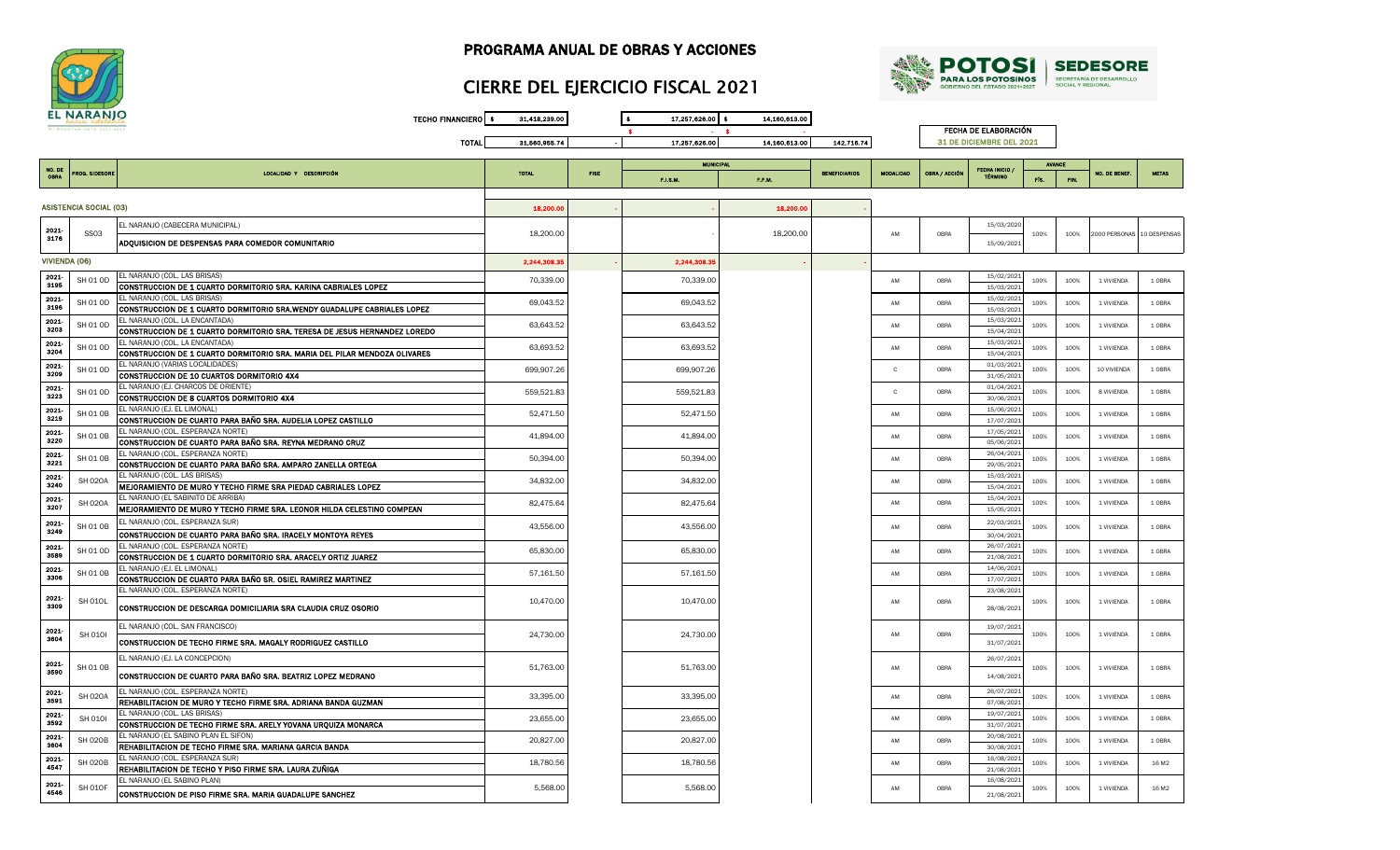



## CIERRE DEL EJERCICIO FISCAL 2021

TECHO FINANCIERO \$ 31,418,239.00 \$ 17,257,626.00 \$ 14,160,613.00 \$ - \$ - TOTAL 31,560,955.74 - 17,257,626.00 14,160,613.00 142,716.74 F.I.S.M. F.F.M. FÍS. FIN. FECHA DE ELABORACIÓN 31 DE DICIEMBRE DEL 2021 ECHA INICIO TÉRMINO AVANCE BENEFICIARIOS MODALIDAD OBRA / ACCIÓN NO. DE BENEF. METAS NO. DE obra prog. sidesore i como controllo de localidad y descripción de la como en la como en la total de la fise<br>Obra prog. Sidesore i como controllo de la como controllo de la como controllo de la como controllo de la fise **MUNICIPA** EL NARANJO (COL. ESPERANZA NORTE) 15/08/2021 ABION DE REHABILITACION DE TECHOS FIRMES (ADQUISICION DE LAMINA GALVANIZADA) 23,490.00 23,490.00 23,490.00 23,490.00 23,490.00 AM OBRA 31/08/2021 EL NARANJO (COL. LA PRESA) 01/08/2021 CONSTRUCCION DE CUARTO DORMITORIO SR. RIGOBERTO SANCHEZ TINAJERO 64,882.00 64,882.00 64,882.00 64,882.00 64,882.00 64,882.00 AM OBRA 30/08/2021 EL NARANJO (EJIDO KM 42) 01/09/2021 ADALANG SHO2OB **REHABILITACION DE TECHO FIRME SRA. OLIVERIA RAMOS RIVAS** 1999 11,984.50 11,984.50 11,984.50 11,984.50 11,984.50 11,984.50 11,984.50 11,984.50 11,984.50 11,984.50 11,984.50 11,984.50 11,984.50 11,984.50 11,9  $1,216,009.26$  -  $1,216,009.26$ EL NARANJO (CABECERA MUNICIPAL) 15/03/2021 CONSTRUCCION DE LA RED DE DRENAJE SANITARIO EN CALLE MIGUEL ALEMAN ENTRE FRANCISCO I. <sup>3178</sup> SD 01-OA 148,766.85 148,766.85 MADERO Y ALVARO OBREGON 15/04/2021 EL NARANJO (CABECERA MUNICIPAL) 30/11/2021 VALA SO 01-OA REHABILITACIÓN DE COLECTOR PRINCIPAL DE DRENAJE SANITARIO EN BOULEVARD MIGUEL HIDALGO 1.067,242.41 1,067,242.41 1,067,242.41 1,067,242.41 1,067,242.41 1,067,242.41 1,067,242.41 1,067,242.41 1,067,242.41 1,06 ENTABLIKAUN DE CULEUUN FRINGHAL DE DRENADE SANHARIO EN BOULEVARD MIGUEL HIDALGO<br>ENTRE 16 DE SEPTIEMBRE Y MANZANA VERDE ANNIARIO EN BOULEVARD MIGUEL HIDALGO ANNIARIO ANNIARIO ANNIARIO ANNIARIO 902,583.18 - 902,583.18 - - EL NARANJO (CABECERA MUNICIPAL) 26/04/2021 SC 03-0J |**MEJORAMIENTO DE LA LINEA PRINCIPAL DE AGUA POTABLE EN CALLES BENITO JUAREZ Y VENUSTIANO | 821,551.38 | RESPONDENT | 821,551.38** CARRANZA 26/05/2021 EL NARANJO (COL. ESPERANZA NORTE) 05/05/2021 MEJORAMIENTO DE LA RED DE DISTRIBUCION AGUA POTABLE EN CALLE JUAN ALVAREZ 81,031.80 BALOS 2021 - AM MEJORA BALOS DE DE DE DE DE DESOS/2021<br>S286 SC 03-OK MEJORAMIENTO DE LA RED DE DISTRIBUCION AGUA POTABLE EN CALLE JUAN ALV 1,589,721.47 - - 1,589,721.47 -  $\texttt{EBL}$  NARANJO (CABECERA MUNICIPAL)  $\texttt{B58.680.50}$   $\texttt{B58.680.50}$   $\texttt{B58.680.50}$   $\texttt{C}$   $\texttt{OBR}$   $\texttt{D6RA}$   $\texttt{D6RA}$ MANTENIMIENTO DE RELLENO SANITARIO **de Santonio de Santonio de Santonio de Santonio de Santonio de Santonio de S** EL NARANJO (CABECERA MUNICIPAL) 15/02/2021 MANTENIMIENTO DE VEHICULOS RECOLECTORES DE BASURA 229,408.99 229,408.99 229,408.99 229,408.99 229,408.99 4M ACCION  $\text{LE}$  NARANJO (CABECERA MUNICIPAL)  $186,110.37$   $186,110.37$   $186,110.37$   $186,110.37$   $186,110.37$   $186,110.37$ SIZEN SK 03-OD **CONSTRUCCION DE CERCADO PERIMETRAL EN RELLENO SANITARIO SEGUNDA ETAPA** 186,110.37 186,110.37 186,110.37 186,110.37 186,110.37 186,110.37 186,110.37 186,110.37 186,110.37 186,110.37 187/07/2021 EL NARANJO (CABECERA MUNICIPAL) 01/11/2021 AMPLIACION DE FOSA DE LIXIVIADOS EN RELLENO SANITARIO **addedita de seu altres de la contra de la contra de la contra de la contra de la contra de la contra de la contra de la contra de la contra de la contra de la contra d** EL NARANJO (CABECERA MUNICIPAL) 20/02/2021 MANTENIMIENTO DE RELLENO SANITARIO COMPLEMENTARIO COMPUNITARIO COMPUNITARIO COMPUNITARIO COMPUNITARIO COMPUNITARIO COMPUNITARIO COMPUNITARIO COMPUNITARIO COMPUNITARIO COMPUNITARIO COMPUNITARIO COMPUNITARIO COMPUNITARIO COM 970,127.12 - 836,290.88 33,119.50 100,716.74 EL NARANJO (EJ. EL SABINO PLAN) 15/03/2021 VALLAND CONSTRUCCION DE LINEA DE MEDIA Y BAJA TENSION EN CARR. A VALLES S/N 211,544.03 211,544.03 211,544.03 211,544.03 c dera is/04/2021 EL NARANJO (EJ. MAGUEY DE ORIENTE) 15/03/2021 CONSTRUCCION DE LINEA DE MEDIA Y BAJA TENSION EN CALLE MANUEL AVILA CAMACHO 12/11/2021 <sup>3245</sup> SG 01OA 52,417.93 37,417.93 EL NARANJO (EJIDO LAS ABRITAS) 15/03/2021 AMPLIACION DE RED ELECTRICA EN CAMINO A LA JOYA 15/05/2021 <sup>3226</sup> SG 02OB 247,383.77 247,383.77 -  $247,383.77$  247,383.77 2247,383.77 2247,383.77 2247,383.77 2247,383.77 2247,383.77 2247,383.77 2247,383.77 2247,383.77 2247,383.77 2247,383.77 2247,383.77 2247,383.77 2247,383.77 2247,383.77 2247,383.77 225 2347,99 200 2 186,110.37 2021- C 2021- C 2021- 5262 - 15,000.00 2021- 5209  $229,408.99$  am accion  $100\%$  100%  $100\%$  3 VEHICULOS 100% 80% 18600 18600<br>PERSONAS 1.3 HAS  $\begin{array}{|c|c|c|c|c|}\n\hline\n & 100\% & 100\% \\
\hline\n & 31/07/2021 & 100\% \\
\hline\n\end{array}$ 18600 AM | ACCION | 100% | 100% | 100% | 10000 | 100RA 100 ML SK MANEJO DE RESIDUOS SÓLIDOS AM 2021- 2021- C 2021- 2021 SK 01-0A **100 858,680.50** 858,680.50 858,680.50 858,680.50 858,680.50 858,680.50 858,680.50 858,680.50 858,680.50 858,680.50 858,680.50 858,680.50 858,680.50 858,680.50 858,680.50 858,680.50 858,680.50 858,680.50 858, AM - AM OBRA 100% 100% 100 VIVIENDAS 154 ML 100% 100% 1 VIVIENDA 1 OBRA ALCANTARILLADO Y DRENAJE 2021- 100% 100% 1 VIVIENDA 1 OBRA 2021- 100% 100% 4 VIVIENDA 1 ACCION 2021- 2021- 154 ML - C C OBRA 100% 2500 VIVIENDAS 840 ML - C C C OBRA 100% 2000 VIVIENDAS 840 ML AGUA POTABLE 2021- 3236 2021- OBRA 100% 100% 2500 VIVIENDAS ACCION 30/09/2021 100% 100% 18600 PERSONAS 2021- 25 VIVIENDA 1 POSTES OBRA **100%** 100% 25 VIVIENDA 8 POSTES SK 01-OA 262,174.08 262,174.08 C OBRA 100% 80% 1.3 HAS 18600 PERSONAS SK 03-OD 53,347.53 53,347.53 AM ACCION 100% 100% 18600 18600<br>PERSONAS 10BRA ELECTRIFICACIÓN (10) 0BRA 12/11/2021 100% 100%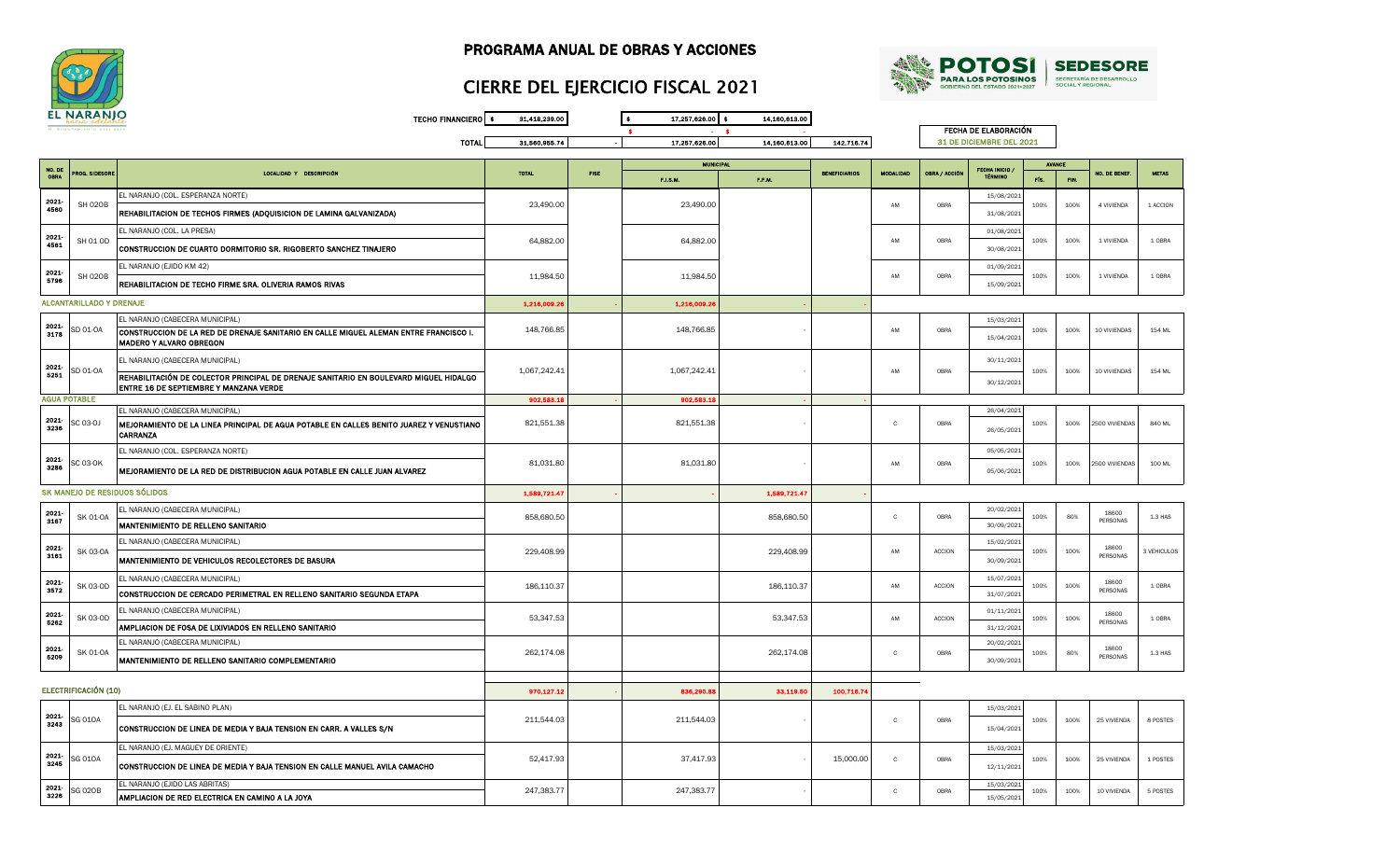



## CIERRE DEL EJERCICIO FISCAL 2021

TECHO FINANCIERO \$ 31,418,239.00 \$ 17,257,626.00 \$ 14,160,613.00  $\bullet$   $\bullet$   $\bullet$   $\bullet$   $\bullet$ TOTAL 31,560,955.74 - 17,257,626.00 14,160,613.00 142,716.74

FECHA DE ELABORACIÓN 31 DE DICIEMBRE DEL 2021

| TÉRMINO<br><b>OBRA</b><br>F.I.S.M.<br>F.F.M.<br>FÍS.<br>FIN.<br>EL NARANJO (EJIDO SAN RAFAEL, EL RINCON Y PEÑA AMARILLA)<br>15/03/2021<br>2021<br>33,119.50<br>33,119.50<br>SG 060A<br>OBRA<br>AM<br>100%<br>3 VIVIENDA<br>3 EQUIPOS<br>100%<br>3270<br>MEJORAMIENTO DE 3 PLANTAS SOLARES<br>15/05/202<br>EL NARANJO (COL. AGRICOLA EL MECO)<br>01/08/2021<br>2021-<br><b>SG 010A</b><br>54,412.14<br>43,529.71<br>10,882.43<br>$\mathbf{C}$<br>OBRA<br>100%<br>10 VIVIENDA<br>4 POSTES<br>100%<br>3593<br>CONSTRUCCION DE LINEA DE BAJA TENSION EN CALLE SIN NOMBRE<br>02/10/2021<br>EL NARANJO (COL. ESPERANZA NORTE)<br>15/08/2021<br>2021<br>SG 010A<br>203,279.83<br>142,295.88<br>60,983.95<br>$\mathbf{C}$<br>OBRA<br>100%<br>25 VIVIENDA<br>6 POSTES<br>100%<br>3596<br>CONSTRUCCION DE LINEA DE MEDIA Y BAJA TENSION EN CALLE SOR JUANA INES DE LA CRUZ<br>09/10/2021<br>EL NARANJO (COL. LAS BRISAS)<br>15/08/2021<br>2021-<br>SG 050A<br>14,334.68<br>14,334.68<br>OBRA<br>$\mathbf{c}$<br>100%<br>100%<br>1 VIVIENDA<br>1 EQUIPO<br>3594<br>SUMINISTRO E INSTALACION DE TRANSFORMADOR Y RETENIDA RSA<br>27/10/2021<br>EL NARANJO (COL. LAS GRANJAS)<br>01/08/2021<br>2021<br>G 010A<br>31,414.23<br>20,000.00<br>11,414.23<br>$\mathbf{C}$<br>OBRA<br>100%<br>100%<br>2 VIVIENDA<br>1 POSTES<br>3597<br>CONSTRUCCION DE LINEA DE BAJA TENSION EN CALLE MANZANOS<br>09/10/2021<br>EL NARANJO (COL. AMPL. PLAN DE SAN LUIS)<br>01/08/2021<br>2021<br><b>SG 010A</b><br>62,436.13<br>60,000.00<br>2,436.13<br>$\mathbf{C}$<br>OBRA<br>4 VIVIENDA<br>3 POSTES<br>100%<br>100%<br>3595<br>CONSTRUCCION DE LINEA DE BAJA TENSION EN CALLE ALMENDROS<br>27/10/2021<br>EL NARANJO (EJ. OJO DE AGUA DE T.N)<br>01/08/2021<br>2021<br>SG 010A<br>41,082.14<br>41,082.14<br>$\mathbf{C}$<br>OBRA<br>100%<br>100%<br>2 VIVIENDA<br>1 POSTES<br>4594<br>CONSTRUCCION DE LINEA DE BAJA TENSION EN PRIV. LOPEZ MATEOS<br>12/11/2021<br>EL NARANJO (EJ. LAS ABRITAS)<br>01/08/202<br>2021<br>SG 010A<br>18,702.74<br>18,702.74<br>$\mathbf{c}$<br>OBRA<br>100%<br>100%<br>1 VIVIENDA<br>1 POSTES<br>4553<br>CONSTRUCCION DE LINEA DE BAJA TENSION EN CARR. BARRA DE NAVIDAD<br>12/11/2021<br><b>DESARROLLO URBANO (11)</b><br>9,737,719.0<br>9,205,584.9<br>629,731.02<br>EL NARANJO (CABECERA MUNICIPAL)<br>01/03/2021<br>2021-<br><b>SE 010H</b><br>2,266,012.67<br>2,266,012.67<br>$\mathbf{c}$<br>OBRA<br>100%<br>100%<br>200 PERSONAS<br>1660 M2<br>PAVIMENTACION CON CONCRETO HIDRAULICO DE CALLE ADOLFO LOPEZ MATEOS ENTRE COMONFORT<br>3180<br>31/05/2021<br>Y MIGUEL ALEMAN<br>EL NARANJO (COL. SAN FRANCISCO)<br>08/03/2021<br>2021-<br><b>SE 010H</b><br>PAVIMENTACION CON CARPETA ASFALTICA DE CALLES LANZAGORTA Y PONCIANO ARRIAGA ENTRE<br>2,055,600.29<br>2,055,600.29<br>$\mathbf{C}$<br>OBRA<br>100%<br>300 PERSONAS<br>3221 M2<br>100%<br>3181<br>31/05/2021<br>JORGE PASQUEL Y BLAS ESCONTRIA<br>EL NARANJO (COL. ESPERANZA NORTE)<br>04/06/2021<br>2021-<br><b>SE 010B</b><br>428,583.77<br>428,583.77<br>OBRA<br>250 PERSONAS<br>472 M2<br>$\mathbf{C}$<br>100%<br>100%<br>3247<br>CONSTRUCCION DE GUARNICIONES Y BANQUETAS EN CALLE ANASTACIO BUSTAMANTE<br>04/07/2021<br>EL NARANJO (COL. NARANJITO)<br>15/04/2021<br>490,827.23<br>490,827.23<br>OBRA<br>400 PERSONAS<br>1300 M2<br>SE 010H<br>$\mathbf{C}$<br>100%<br>100%<br>PAVIMENTACION CON CARPETA ASFALTICA DE CALLE MIGUEL BARRAGAN ENTRE ADOLFO LOPEZ<br>15/05/2021<br><b>MATEOS Y MIGUEL HIDALGO</b><br>EL NARANJO (COL. ESPERANZA SUR)<br>15/02/2021<br><b>SE 030H</b><br>376,500.22<br>376,500.22<br>AM<br>OBRA<br>100%<br>400 PERSONAS<br>300 ML<br>100%<br>REVESTIMIENTO CON MATERIAL DE BANCO DE CALLE JUAN ALVAREZ ENTRE ADOLFO LOPEZ MATEOS Y<br>15/03/2021<br><b>LAZARO CARDENAS</b><br>EL NARANJO (COL. ESPERANZA NORTE)<br>15/02/2021<br><b>SE 030H</b><br>278,980.00<br>278,980.00<br>AM<br>OBRA<br>500 PERSONAS<br>100%<br>100%<br>500 ML<br>REVESTIMIENTO CON MATERIAL DE BANCO DE DIVERSAS CALLES<br>15/03/2021<br>EL NARANJO (EJ. EL SABINITO DE ARRIBA)<br>01/03/202<br>2021<br><b>SE 010B</b><br>438,286.27<br>438,286.27<br>OBRA<br>200 PERSONAS<br>$\mathbf{C}$<br>100%<br>100%<br>484 M2<br>3187<br>CONSTRUCCION DE GUARNICIONES Y BANQUETAS DE CALLES INSURGENTES Y VICENTE GUERRERO<br>15/05/2021<br>EL NARANJO (CABECERA MUNICIPAL)<br>01/03/2021<br>2021<br><b>SE 010C</b><br>261,270.74<br>261,270.74<br>AM<br>OBRA<br>100%<br>100%<br>5000 PERSONAS<br>40 ML<br>3189<br>CONSTRUCCION DE MURO DE CONTENCION EN MARGEN DEL RIO NARANJO SEGUNDA ETAPA<br>15/04/2021<br>EL NARANJO (CABECERA MUNICIPAL)<br>01/05/2021<br>2021<br>114,100.00<br>114,100.00<br><b>SE 040J</b><br>OBRA<br>AM<br>100%<br>100%<br>200 PERSONAS<br>1000 FOCOS<br>3239<br>MEJORAMIENTO DE ALUMBRADO PUBLICO (ADQUISICION DE FOCOS)<br>31/05/2021 | NO. DE |               |                         |              |             | <b>MUNICIPAL</b> |                      |                  |               | <b>FECHA INICIO</b> | <b>AVANCE</b> |                     |              |
|-------------------------------------------------------------------------------------------------------------------------------------------------------------------------------------------------------------------------------------------------------------------------------------------------------------------------------------------------------------------------------------------------------------------------------------------------------------------------------------------------------------------------------------------------------------------------------------------------------------------------------------------------------------------------------------------------------------------------------------------------------------------------------------------------------------------------------------------------------------------------------------------------------------------------------------------------------------------------------------------------------------------------------------------------------------------------------------------------------------------------------------------------------------------------------------------------------------------------------------------------------------------------------------------------------------------------------------------------------------------------------------------------------------------------------------------------------------------------------------------------------------------------------------------------------------------------------------------------------------------------------------------------------------------------------------------------------------------------------------------------------------------------------------------------------------------------------------------------------------------------------------------------------------------------------------------------------------------------------------------------------------------------------------------------------------------------------------------------------------------------------------------------------------------------------------------------------------------------------------------------------------------------------------------------------------------------------------------------------------------------------------------------------------------------------------------------------------------------------------------------------------------------------------------------------------------------------------------------------------------------------------------------------------------------------------------------------------------------------------------------------------------------------------------------------------------------------------------------------------------------------------------------------------------------------------------------------------------------------------------------------------------------------------------------------------------------------------------------------------------------------------------------------------------------------------------------------------------------------------------------------------------------------------------------------------------------------------------------------------------------------------------------------------------------------------------------------------------------------------------------------------------------------------------------------------------------------------------------------------------------------------------------------------------------------------------------------------------------------------------------------------------------------------------------------------------------------------------------------------------------------------------------------------------------------------------------------------------------------------------------------------------------------------------------------------------------------------------------------------------------------------------------------------------------------------------------------------------------------------------------------------------------------------------------------------------------------------------------------------------------------------------------------------------------------------------------------------------------------------------------------------------------------------------------------------------------------------------------------------------------------------------------------------------------------------------------------------------------------------------------------------------------------------------------------------------------------|--------|---------------|-------------------------|--------------|-------------|------------------|----------------------|------------------|---------------|---------------------|---------------|---------------------|--------------|
|                                                                                                                                                                                                                                                                                                                                                                                                                                                                                                                                                                                                                                                                                                                                                                                                                                                                                                                                                                                                                                                                                                                                                                                                                                                                                                                                                                                                                                                                                                                                                                                                                                                                                                                                                                                                                                                                                                                                                                                                                                                                                                                                                                                                                                                                                                                                                                                                                                                                                                                                                                                                                                                                                                                                                                                                                                                                                                                                                                                                                                                                                                                                                                                                                                                                                                                                                                                                                                                                                                                                                                                                                                                                                                                                                                                                                                                                                                                                                                                                                                                                                                                                                                                                                                                                                                                                                                                                                                                                                                                                                                                                                                                                                                                                                                                                                               |        | ROG. SIDESORE | LOCALIDAD Y DESCRIPCIÓN | <b>TOTAL</b> | <b>FISE</b> |                  | <b>BENEFICIARIOS</b> | <b>MODALIDAD</b> | OBRA / ACCIÓN |                     |               | <b>NO. DE BENEF</b> | <b>METAS</b> |
|                                                                                                                                                                                                                                                                                                                                                                                                                                                                                                                                                                                                                                                                                                                                                                                                                                                                                                                                                                                                                                                                                                                                                                                                                                                                                                                                                                                                                                                                                                                                                                                                                                                                                                                                                                                                                                                                                                                                                                                                                                                                                                                                                                                                                                                                                                                                                                                                                                                                                                                                                                                                                                                                                                                                                                                                                                                                                                                                                                                                                                                                                                                                                                                                                                                                                                                                                                                                                                                                                                                                                                                                                                                                                                                                                                                                                                                                                                                                                                                                                                                                                                                                                                                                                                                                                                                                                                                                                                                                                                                                                                                                                                                                                                                                                                                                                               |        |               |                         |              |             |                  |                      |                  |               |                     |               |                     |              |
|                                                                                                                                                                                                                                                                                                                                                                                                                                                                                                                                                                                                                                                                                                                                                                                                                                                                                                                                                                                                                                                                                                                                                                                                                                                                                                                                                                                                                                                                                                                                                                                                                                                                                                                                                                                                                                                                                                                                                                                                                                                                                                                                                                                                                                                                                                                                                                                                                                                                                                                                                                                                                                                                                                                                                                                                                                                                                                                                                                                                                                                                                                                                                                                                                                                                                                                                                                                                                                                                                                                                                                                                                                                                                                                                                                                                                                                                                                                                                                                                                                                                                                                                                                                                                                                                                                                                                                                                                                                                                                                                                                                                                                                                                                                                                                                                                               |        |               |                         |              |             |                  |                      |                  |               |                     |               |                     |              |
|                                                                                                                                                                                                                                                                                                                                                                                                                                                                                                                                                                                                                                                                                                                                                                                                                                                                                                                                                                                                                                                                                                                                                                                                                                                                                                                                                                                                                                                                                                                                                                                                                                                                                                                                                                                                                                                                                                                                                                                                                                                                                                                                                                                                                                                                                                                                                                                                                                                                                                                                                                                                                                                                                                                                                                                                                                                                                                                                                                                                                                                                                                                                                                                                                                                                                                                                                                                                                                                                                                                                                                                                                                                                                                                                                                                                                                                                                                                                                                                                                                                                                                                                                                                                                                                                                                                                                                                                                                                                                                                                                                                                                                                                                                                                                                                                                               |        |               |                         |              |             |                  |                      |                  |               |                     |               |                     |              |
|                                                                                                                                                                                                                                                                                                                                                                                                                                                                                                                                                                                                                                                                                                                                                                                                                                                                                                                                                                                                                                                                                                                                                                                                                                                                                                                                                                                                                                                                                                                                                                                                                                                                                                                                                                                                                                                                                                                                                                                                                                                                                                                                                                                                                                                                                                                                                                                                                                                                                                                                                                                                                                                                                                                                                                                                                                                                                                                                                                                                                                                                                                                                                                                                                                                                                                                                                                                                                                                                                                                                                                                                                                                                                                                                                                                                                                                                                                                                                                                                                                                                                                                                                                                                                                                                                                                                                                                                                                                                                                                                                                                                                                                                                                                                                                                                                               |        |               |                         |              |             |                  |                      |                  |               |                     |               |                     |              |
|                                                                                                                                                                                                                                                                                                                                                                                                                                                                                                                                                                                                                                                                                                                                                                                                                                                                                                                                                                                                                                                                                                                                                                                                                                                                                                                                                                                                                                                                                                                                                                                                                                                                                                                                                                                                                                                                                                                                                                                                                                                                                                                                                                                                                                                                                                                                                                                                                                                                                                                                                                                                                                                                                                                                                                                                                                                                                                                                                                                                                                                                                                                                                                                                                                                                                                                                                                                                                                                                                                                                                                                                                                                                                                                                                                                                                                                                                                                                                                                                                                                                                                                                                                                                                                                                                                                                                                                                                                                                                                                                                                                                                                                                                                                                                                                                                               |        |               |                         |              |             |                  |                      |                  |               |                     |               |                     |              |
|                                                                                                                                                                                                                                                                                                                                                                                                                                                                                                                                                                                                                                                                                                                                                                                                                                                                                                                                                                                                                                                                                                                                                                                                                                                                                                                                                                                                                                                                                                                                                                                                                                                                                                                                                                                                                                                                                                                                                                                                                                                                                                                                                                                                                                                                                                                                                                                                                                                                                                                                                                                                                                                                                                                                                                                                                                                                                                                                                                                                                                                                                                                                                                                                                                                                                                                                                                                                                                                                                                                                                                                                                                                                                                                                                                                                                                                                                                                                                                                                                                                                                                                                                                                                                                                                                                                                                                                                                                                                                                                                                                                                                                                                                                                                                                                                                               |        |               |                         |              |             |                  |                      |                  |               |                     |               |                     |              |
|                                                                                                                                                                                                                                                                                                                                                                                                                                                                                                                                                                                                                                                                                                                                                                                                                                                                                                                                                                                                                                                                                                                                                                                                                                                                                                                                                                                                                                                                                                                                                                                                                                                                                                                                                                                                                                                                                                                                                                                                                                                                                                                                                                                                                                                                                                                                                                                                                                                                                                                                                                                                                                                                                                                                                                                                                                                                                                                                                                                                                                                                                                                                                                                                                                                                                                                                                                                                                                                                                                                                                                                                                                                                                                                                                                                                                                                                                                                                                                                                                                                                                                                                                                                                                                                                                                                                                                                                                                                                                                                                                                                                                                                                                                                                                                                                                               |        |               |                         |              |             |                  |                      |                  |               |                     |               |                     |              |
|                                                                                                                                                                                                                                                                                                                                                                                                                                                                                                                                                                                                                                                                                                                                                                                                                                                                                                                                                                                                                                                                                                                                                                                                                                                                                                                                                                                                                                                                                                                                                                                                                                                                                                                                                                                                                                                                                                                                                                                                                                                                                                                                                                                                                                                                                                                                                                                                                                                                                                                                                                                                                                                                                                                                                                                                                                                                                                                                                                                                                                                                                                                                                                                                                                                                                                                                                                                                                                                                                                                                                                                                                                                                                                                                                                                                                                                                                                                                                                                                                                                                                                                                                                                                                                                                                                                                                                                                                                                                                                                                                                                                                                                                                                                                                                                                                               |        |               |                         |              |             |                  |                      |                  |               |                     |               |                     |              |
|                                                                                                                                                                                                                                                                                                                                                                                                                                                                                                                                                                                                                                                                                                                                                                                                                                                                                                                                                                                                                                                                                                                                                                                                                                                                                                                                                                                                                                                                                                                                                                                                                                                                                                                                                                                                                                                                                                                                                                                                                                                                                                                                                                                                                                                                                                                                                                                                                                                                                                                                                                                                                                                                                                                                                                                                                                                                                                                                                                                                                                                                                                                                                                                                                                                                                                                                                                                                                                                                                                                                                                                                                                                                                                                                                                                                                                                                                                                                                                                                                                                                                                                                                                                                                                                                                                                                                                                                                                                                                                                                                                                                                                                                                                                                                                                                                               |        |               |                         |              |             |                  |                      |                  |               |                     |               |                     |              |
|                                                                                                                                                                                                                                                                                                                                                                                                                                                                                                                                                                                                                                                                                                                                                                                                                                                                                                                                                                                                                                                                                                                                                                                                                                                                                                                                                                                                                                                                                                                                                                                                                                                                                                                                                                                                                                                                                                                                                                                                                                                                                                                                                                                                                                                                                                                                                                                                                                                                                                                                                                                                                                                                                                                                                                                                                                                                                                                                                                                                                                                                                                                                                                                                                                                                                                                                                                                                                                                                                                                                                                                                                                                                                                                                                                                                                                                                                                                                                                                                                                                                                                                                                                                                                                                                                                                                                                                                                                                                                                                                                                                                                                                                                                                                                                                                                               |        |               |                         |              |             |                  |                      |                  |               |                     |               |                     |              |
|                                                                                                                                                                                                                                                                                                                                                                                                                                                                                                                                                                                                                                                                                                                                                                                                                                                                                                                                                                                                                                                                                                                                                                                                                                                                                                                                                                                                                                                                                                                                                                                                                                                                                                                                                                                                                                                                                                                                                                                                                                                                                                                                                                                                                                                                                                                                                                                                                                                                                                                                                                                                                                                                                                                                                                                                                                                                                                                                                                                                                                                                                                                                                                                                                                                                                                                                                                                                                                                                                                                                                                                                                                                                                                                                                                                                                                                                                                                                                                                                                                                                                                                                                                                                                                                                                                                                                                                                                                                                                                                                                                                                                                                                                                                                                                                                                               |        |               |                         |              |             |                  |                      |                  |               |                     |               |                     |              |
|                                                                                                                                                                                                                                                                                                                                                                                                                                                                                                                                                                                                                                                                                                                                                                                                                                                                                                                                                                                                                                                                                                                                                                                                                                                                                                                                                                                                                                                                                                                                                                                                                                                                                                                                                                                                                                                                                                                                                                                                                                                                                                                                                                                                                                                                                                                                                                                                                                                                                                                                                                                                                                                                                                                                                                                                                                                                                                                                                                                                                                                                                                                                                                                                                                                                                                                                                                                                                                                                                                                                                                                                                                                                                                                                                                                                                                                                                                                                                                                                                                                                                                                                                                                                                                                                                                                                                                                                                                                                                                                                                                                                                                                                                                                                                                                                                               |        |               |                         |              |             |                  |                      |                  |               |                     |               |                     |              |
|                                                                                                                                                                                                                                                                                                                                                                                                                                                                                                                                                                                                                                                                                                                                                                                                                                                                                                                                                                                                                                                                                                                                                                                                                                                                                                                                                                                                                                                                                                                                                                                                                                                                                                                                                                                                                                                                                                                                                                                                                                                                                                                                                                                                                                                                                                                                                                                                                                                                                                                                                                                                                                                                                                                                                                                                                                                                                                                                                                                                                                                                                                                                                                                                                                                                                                                                                                                                                                                                                                                                                                                                                                                                                                                                                                                                                                                                                                                                                                                                                                                                                                                                                                                                                                                                                                                                                                                                                                                                                                                                                                                                                                                                                                                                                                                                                               |        |               |                         |              |             |                  |                      |                  |               |                     |               |                     |              |
|                                                                                                                                                                                                                                                                                                                                                                                                                                                                                                                                                                                                                                                                                                                                                                                                                                                                                                                                                                                                                                                                                                                                                                                                                                                                                                                                                                                                                                                                                                                                                                                                                                                                                                                                                                                                                                                                                                                                                                                                                                                                                                                                                                                                                                                                                                                                                                                                                                                                                                                                                                                                                                                                                                                                                                                                                                                                                                                                                                                                                                                                                                                                                                                                                                                                                                                                                                                                                                                                                                                                                                                                                                                                                                                                                                                                                                                                                                                                                                                                                                                                                                                                                                                                                                                                                                                                                                                                                                                                                                                                                                                                                                                                                                                                                                                                                               |        |               |                         |              |             |                  |                      |                  |               |                     |               |                     |              |
|                                                                                                                                                                                                                                                                                                                                                                                                                                                                                                                                                                                                                                                                                                                                                                                                                                                                                                                                                                                                                                                                                                                                                                                                                                                                                                                                                                                                                                                                                                                                                                                                                                                                                                                                                                                                                                                                                                                                                                                                                                                                                                                                                                                                                                                                                                                                                                                                                                                                                                                                                                                                                                                                                                                                                                                                                                                                                                                                                                                                                                                                                                                                                                                                                                                                                                                                                                                                                                                                                                                                                                                                                                                                                                                                                                                                                                                                                                                                                                                                                                                                                                                                                                                                                                                                                                                                                                                                                                                                                                                                                                                                                                                                                                                                                                                                                               |        |               |                         |              |             |                  |                      |                  |               |                     |               |                     |              |
|                                                                                                                                                                                                                                                                                                                                                                                                                                                                                                                                                                                                                                                                                                                                                                                                                                                                                                                                                                                                                                                                                                                                                                                                                                                                                                                                                                                                                                                                                                                                                                                                                                                                                                                                                                                                                                                                                                                                                                                                                                                                                                                                                                                                                                                                                                                                                                                                                                                                                                                                                                                                                                                                                                                                                                                                                                                                                                                                                                                                                                                                                                                                                                                                                                                                                                                                                                                                                                                                                                                                                                                                                                                                                                                                                                                                                                                                                                                                                                                                                                                                                                                                                                                                                                                                                                                                                                                                                                                                                                                                                                                                                                                                                                                                                                                                                               |        |               |                         |              |             |                  |                      |                  |               |                     |               |                     |              |
|                                                                                                                                                                                                                                                                                                                                                                                                                                                                                                                                                                                                                                                                                                                                                                                                                                                                                                                                                                                                                                                                                                                                                                                                                                                                                                                                                                                                                                                                                                                                                                                                                                                                                                                                                                                                                                                                                                                                                                                                                                                                                                                                                                                                                                                                                                                                                                                                                                                                                                                                                                                                                                                                                                                                                                                                                                                                                                                                                                                                                                                                                                                                                                                                                                                                                                                                                                                                                                                                                                                                                                                                                                                                                                                                                                                                                                                                                                                                                                                                                                                                                                                                                                                                                                                                                                                                                                                                                                                                                                                                                                                                                                                                                                                                                                                                                               |        |               |                         |              |             |                  |                      |                  |               |                     |               |                     |              |
|                                                                                                                                                                                                                                                                                                                                                                                                                                                                                                                                                                                                                                                                                                                                                                                                                                                                                                                                                                                                                                                                                                                                                                                                                                                                                                                                                                                                                                                                                                                                                                                                                                                                                                                                                                                                                                                                                                                                                                                                                                                                                                                                                                                                                                                                                                                                                                                                                                                                                                                                                                                                                                                                                                                                                                                                                                                                                                                                                                                                                                                                                                                                                                                                                                                                                                                                                                                                                                                                                                                                                                                                                                                                                                                                                                                                                                                                                                                                                                                                                                                                                                                                                                                                                                                                                                                                                                                                                                                                                                                                                                                                                                                                                                                                                                                                                               |        |               |                         |              |             |                  |                      |                  |               |                     |               |                     |              |
|                                                                                                                                                                                                                                                                                                                                                                                                                                                                                                                                                                                                                                                                                                                                                                                                                                                                                                                                                                                                                                                                                                                                                                                                                                                                                                                                                                                                                                                                                                                                                                                                                                                                                                                                                                                                                                                                                                                                                                                                                                                                                                                                                                                                                                                                                                                                                                                                                                                                                                                                                                                                                                                                                                                                                                                                                                                                                                                                                                                                                                                                                                                                                                                                                                                                                                                                                                                                                                                                                                                                                                                                                                                                                                                                                                                                                                                                                                                                                                                                                                                                                                                                                                                                                                                                                                                                                                                                                                                                                                                                                                                                                                                                                                                                                                                                                               |        |               |                         |              |             |                  |                      |                  |               |                     |               |                     |              |
|                                                                                                                                                                                                                                                                                                                                                                                                                                                                                                                                                                                                                                                                                                                                                                                                                                                                                                                                                                                                                                                                                                                                                                                                                                                                                                                                                                                                                                                                                                                                                                                                                                                                                                                                                                                                                                                                                                                                                                                                                                                                                                                                                                                                                                                                                                                                                                                                                                                                                                                                                                                                                                                                                                                                                                                                                                                                                                                                                                                                                                                                                                                                                                                                                                                                                                                                                                                                                                                                                                                                                                                                                                                                                                                                                                                                                                                                                                                                                                                                                                                                                                                                                                                                                                                                                                                                                                                                                                                                                                                                                                                                                                                                                                                                                                                                                               |        |               |                         |              |             |                  |                      |                  |               |                     |               |                     |              |
|                                                                                                                                                                                                                                                                                                                                                                                                                                                                                                                                                                                                                                                                                                                                                                                                                                                                                                                                                                                                                                                                                                                                                                                                                                                                                                                                                                                                                                                                                                                                                                                                                                                                                                                                                                                                                                                                                                                                                                                                                                                                                                                                                                                                                                                                                                                                                                                                                                                                                                                                                                                                                                                                                                                                                                                                                                                                                                                                                                                                                                                                                                                                                                                                                                                                                                                                                                                                                                                                                                                                                                                                                                                                                                                                                                                                                                                                                                                                                                                                                                                                                                                                                                                                                                                                                                                                                                                                                                                                                                                                                                                                                                                                                                                                                                                                                               |        |               |                         |              |             |                  |                      |                  |               |                     |               |                     |              |
|                                                                                                                                                                                                                                                                                                                                                                                                                                                                                                                                                                                                                                                                                                                                                                                                                                                                                                                                                                                                                                                                                                                                                                                                                                                                                                                                                                                                                                                                                                                                                                                                                                                                                                                                                                                                                                                                                                                                                                                                                                                                                                                                                                                                                                                                                                                                                                                                                                                                                                                                                                                                                                                                                                                                                                                                                                                                                                                                                                                                                                                                                                                                                                                                                                                                                                                                                                                                                                                                                                                                                                                                                                                                                                                                                                                                                                                                                                                                                                                                                                                                                                                                                                                                                                                                                                                                                                                                                                                                                                                                                                                                                                                                                                                                                                                                                               |        |               |                         |              |             |                  |                      |                  |               |                     |               |                     |              |
|                                                                                                                                                                                                                                                                                                                                                                                                                                                                                                                                                                                                                                                                                                                                                                                                                                                                                                                                                                                                                                                                                                                                                                                                                                                                                                                                                                                                                                                                                                                                                                                                                                                                                                                                                                                                                                                                                                                                                                                                                                                                                                                                                                                                                                                                                                                                                                                                                                                                                                                                                                                                                                                                                                                                                                                                                                                                                                                                                                                                                                                                                                                                                                                                                                                                                                                                                                                                                                                                                                                                                                                                                                                                                                                                                                                                                                                                                                                                                                                                                                                                                                                                                                                                                                                                                                                                                                                                                                                                                                                                                                                                                                                                                                                                                                                                                               |        |               |                         |              |             |                  |                      |                  |               |                     |               |                     |              |
|                                                                                                                                                                                                                                                                                                                                                                                                                                                                                                                                                                                                                                                                                                                                                                                                                                                                                                                                                                                                                                                                                                                                                                                                                                                                                                                                                                                                                                                                                                                                                                                                                                                                                                                                                                                                                                                                                                                                                                                                                                                                                                                                                                                                                                                                                                                                                                                                                                                                                                                                                                                                                                                                                                                                                                                                                                                                                                                                                                                                                                                                                                                                                                                                                                                                                                                                                                                                                                                                                                                                                                                                                                                                                                                                                                                                                                                                                                                                                                                                                                                                                                                                                                                                                                                                                                                                                                                                                                                                                                                                                                                                                                                                                                                                                                                                                               |        |               |                         |              |             |                  |                      |                  |               |                     |               |                     |              |
|                                                                                                                                                                                                                                                                                                                                                                                                                                                                                                                                                                                                                                                                                                                                                                                                                                                                                                                                                                                                                                                                                                                                                                                                                                                                                                                                                                                                                                                                                                                                                                                                                                                                                                                                                                                                                                                                                                                                                                                                                                                                                                                                                                                                                                                                                                                                                                                                                                                                                                                                                                                                                                                                                                                                                                                                                                                                                                                                                                                                                                                                                                                                                                                                                                                                                                                                                                                                                                                                                                                                                                                                                                                                                                                                                                                                                                                                                                                                                                                                                                                                                                                                                                                                                                                                                                                                                                                                                                                                                                                                                                                                                                                                                                                                                                                                                               |        |               |                         |              |             |                  |                      |                  |               |                     |               |                     |              |
|                                                                                                                                                                                                                                                                                                                                                                                                                                                                                                                                                                                                                                                                                                                                                                                                                                                                                                                                                                                                                                                                                                                                                                                                                                                                                                                                                                                                                                                                                                                                                                                                                                                                                                                                                                                                                                                                                                                                                                                                                                                                                                                                                                                                                                                                                                                                                                                                                                                                                                                                                                                                                                                                                                                                                                                                                                                                                                                                                                                                                                                                                                                                                                                                                                                                                                                                                                                                                                                                                                                                                                                                                                                                                                                                                                                                                                                                                                                                                                                                                                                                                                                                                                                                                                                                                                                                                                                                                                                                                                                                                                                                                                                                                                                                                                                                                               |        |               |                         |              |             |                  |                      |                  |               |                     |               |                     |              |
|                                                                                                                                                                                                                                                                                                                                                                                                                                                                                                                                                                                                                                                                                                                                                                                                                                                                                                                                                                                                                                                                                                                                                                                                                                                                                                                                                                                                                                                                                                                                                                                                                                                                                                                                                                                                                                                                                                                                                                                                                                                                                                                                                                                                                                                                                                                                                                                                                                                                                                                                                                                                                                                                                                                                                                                                                                                                                                                                                                                                                                                                                                                                                                                                                                                                                                                                                                                                                                                                                                                                                                                                                                                                                                                                                                                                                                                                                                                                                                                                                                                                                                                                                                                                                                                                                                                                                                                                                                                                                                                                                                                                                                                                                                                                                                                                                               |        |               |                         |              |             |                  |                      |                  |               |                     |               |                     |              |
|                                                                                                                                                                                                                                                                                                                                                                                                                                                                                                                                                                                                                                                                                                                                                                                                                                                                                                                                                                                                                                                                                                                                                                                                                                                                                                                                                                                                                                                                                                                                                                                                                                                                                                                                                                                                                                                                                                                                                                                                                                                                                                                                                                                                                                                                                                                                                                                                                                                                                                                                                                                                                                                                                                                                                                                                                                                                                                                                                                                                                                                                                                                                                                                                                                                                                                                                                                                                                                                                                                                                                                                                                                                                                                                                                                                                                                                                                                                                                                                                                                                                                                                                                                                                                                                                                                                                                                                                                                                                                                                                                                                                                                                                                                                                                                                                                               |        |               |                         |              |             |                  |                      |                  |               |                     |               |                     |              |
|                                                                                                                                                                                                                                                                                                                                                                                                                                                                                                                                                                                                                                                                                                                                                                                                                                                                                                                                                                                                                                                                                                                                                                                                                                                                                                                                                                                                                                                                                                                                                                                                                                                                                                                                                                                                                                                                                                                                                                                                                                                                                                                                                                                                                                                                                                                                                                                                                                                                                                                                                                                                                                                                                                                                                                                                                                                                                                                                                                                                                                                                                                                                                                                                                                                                                                                                                                                                                                                                                                                                                                                                                                                                                                                                                                                                                                                                                                                                                                                                                                                                                                                                                                                                                                                                                                                                                                                                                                                                                                                                                                                                                                                                                                                                                                                                                               |        |               |                         |              |             |                  |                      |                  |               |                     |               |                     |              |
|                                                                                                                                                                                                                                                                                                                                                                                                                                                                                                                                                                                                                                                                                                                                                                                                                                                                                                                                                                                                                                                                                                                                                                                                                                                                                                                                                                                                                                                                                                                                                                                                                                                                                                                                                                                                                                                                                                                                                                                                                                                                                                                                                                                                                                                                                                                                                                                                                                                                                                                                                                                                                                                                                                                                                                                                                                                                                                                                                                                                                                                                                                                                                                                                                                                                                                                                                                                                                                                                                                                                                                                                                                                                                                                                                                                                                                                                                                                                                                                                                                                                                                                                                                                                                                                                                                                                                                                                                                                                                                                                                                                                                                                                                                                                                                                                                               |        |               |                         |              |             |                  |                      |                  |               |                     |               |                     |              |
|                                                                                                                                                                                                                                                                                                                                                                                                                                                                                                                                                                                                                                                                                                                                                                                                                                                                                                                                                                                                                                                                                                                                                                                                                                                                                                                                                                                                                                                                                                                                                                                                                                                                                                                                                                                                                                                                                                                                                                                                                                                                                                                                                                                                                                                                                                                                                                                                                                                                                                                                                                                                                                                                                                                                                                                                                                                                                                                                                                                                                                                                                                                                                                                                                                                                                                                                                                                                                                                                                                                                                                                                                                                                                                                                                                                                                                                                                                                                                                                                                                                                                                                                                                                                                                                                                                                                                                                                                                                                                                                                                                                                                                                                                                                                                                                                                               |        |               |                         |              |             |                  |                      |                  |               |                     |               |                     |              |
|                                                                                                                                                                                                                                                                                                                                                                                                                                                                                                                                                                                                                                                                                                                                                                                                                                                                                                                                                                                                                                                                                                                                                                                                                                                                                                                                                                                                                                                                                                                                                                                                                                                                                                                                                                                                                                                                                                                                                                                                                                                                                                                                                                                                                                                                                                                                                                                                                                                                                                                                                                                                                                                                                                                                                                                                                                                                                                                                                                                                                                                                                                                                                                                                                                                                                                                                                                                                                                                                                                                                                                                                                                                                                                                                                                                                                                                                                                                                                                                                                                                                                                                                                                                                                                                                                                                                                                                                                                                                                                                                                                                                                                                                                                                                                                                                                               |        |               |                         |              |             |                  |                      |                  |               |                     |               |                     |              |
|                                                                                                                                                                                                                                                                                                                                                                                                                                                                                                                                                                                                                                                                                                                                                                                                                                                                                                                                                                                                                                                                                                                                                                                                                                                                                                                                                                                                                                                                                                                                                                                                                                                                                                                                                                                                                                                                                                                                                                                                                                                                                                                                                                                                                                                                                                                                                                                                                                                                                                                                                                                                                                                                                                                                                                                                                                                                                                                                                                                                                                                                                                                                                                                                                                                                                                                                                                                                                                                                                                                                                                                                                                                                                                                                                                                                                                                                                                                                                                                                                                                                                                                                                                                                                                                                                                                                                                                                                                                                                                                                                                                                                                                                                                                                                                                                                               |        |               |                         |              |             |                  |                      |                  |               |                     |               |                     |              |
|                                                                                                                                                                                                                                                                                                                                                                                                                                                                                                                                                                                                                                                                                                                                                                                                                                                                                                                                                                                                                                                                                                                                                                                                                                                                                                                                                                                                                                                                                                                                                                                                                                                                                                                                                                                                                                                                                                                                                                                                                                                                                                                                                                                                                                                                                                                                                                                                                                                                                                                                                                                                                                                                                                                                                                                                                                                                                                                                                                                                                                                                                                                                                                                                                                                                                                                                                                                                                                                                                                                                                                                                                                                                                                                                                                                                                                                                                                                                                                                                                                                                                                                                                                                                                                                                                                                                                                                                                                                                                                                                                                                                                                                                                                                                                                                                                               |        |               |                         |              |             |                  |                      |                  |               |                     |               |                     |              |
|                                                                                                                                                                                                                                                                                                                                                                                                                                                                                                                                                                                                                                                                                                                                                                                                                                                                                                                                                                                                                                                                                                                                                                                                                                                                                                                                                                                                                                                                                                                                                                                                                                                                                                                                                                                                                                                                                                                                                                                                                                                                                                                                                                                                                                                                                                                                                                                                                                                                                                                                                                                                                                                                                                                                                                                                                                                                                                                                                                                                                                                                                                                                                                                                                                                                                                                                                                                                                                                                                                                                                                                                                                                                                                                                                                                                                                                                                                                                                                                                                                                                                                                                                                                                                                                                                                                                                                                                                                                                                                                                                                                                                                                                                                                                                                                                                               |        |               |                         |              |             |                  |                      |                  |               |                     |               |                     |              |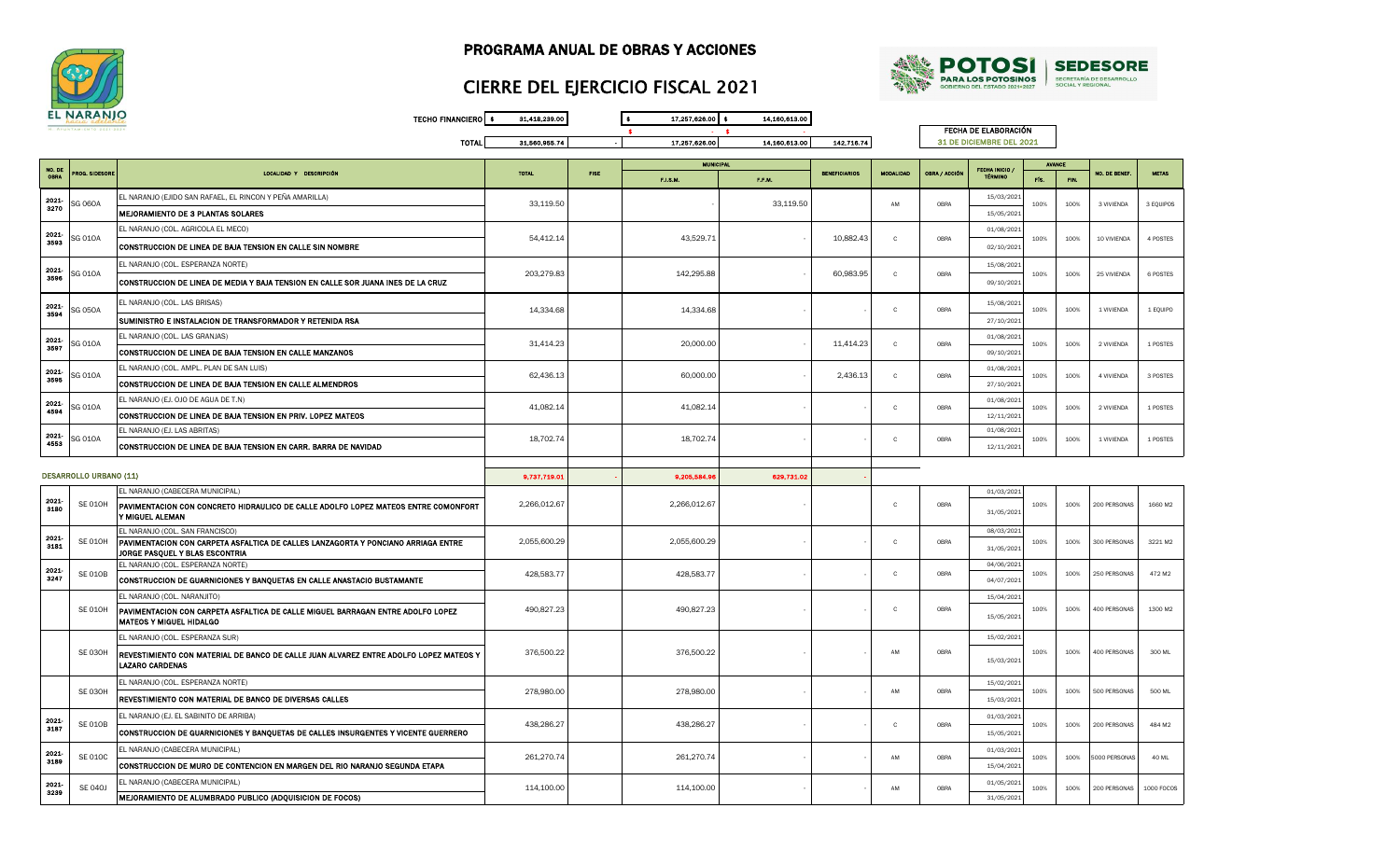



## CIERRE DEL EJERCICIO FISCAL 2021

TECHO FINANCIERO \$ 31,418,239.00 \$ 17,257,626.00 \$ 14,160,613.00  $\bullet$   $\bullet$   $\bullet$   $\bullet$   $\bullet$ TOTAL 31,560,955.74 - 17,257,626.00 14,160,613.00 142,716.74

FECHA DE ELABORACIÓN 31 DE DICIEMBRE DEL 2021

|              |                        |                                                                                                                                               |              |             |             |              |  |              | <b>MUNICIPA</b> |                                       |      |      |                           |                           |  |  |  |  | <b>BENEFICIARIOS</b><br><b>MODALIDAD</b> |  |  | <b>AVANCE</b> |  |  |  |
|--------------|------------------------|-----------------------------------------------------------------------------------------------------------------------------------------------|--------------|-------------|-------------|--------------|--|--------------|-----------------|---------------------------------------|------|------|---------------------------|---------------------------|--|--|--|--|------------------------------------------|--|--|---------------|--|--|--|
| NO. DE       | <b>ROG. SIDESORE</b>   | LOCALIDAD Y DESCRIPCIÓN                                                                                                                       | <b>TOTAL</b> | <b>FISE</b> | F.I.S.M.    | F.F.M.       |  |              | OBRA / ACCIÓN   | <b>FECHA INICIO</b><br><b>TÉRMINO</b> | FÍS. | FIN. | <b>NO. DE BENEF</b>       | <b>NETAS</b>              |  |  |  |  |                                          |  |  |               |  |  |  |
|              |                        | EL NARANJO (CABECERA MUNICIPAL)                                                                                                               |              |             |             |              |  |              |                 | 15/05/202:                            |      |      |                           |                           |  |  |  |  |                                          |  |  |               |  |  |  |
| 2021<br>3281 | <b>SE 010H</b>         | PAVIMENTACION CON CARPETA ASFALTICA DE CALLE ADOLFO LOPEZ MATEOS ENTRE MIGUEL ALEMAN<br>Y MIGUEL BARRAGAN                                     | 422,091.37   |             | 422,091.37  |              |  | C            | OBRA            | 15/06/2021                            | 100% | 100% | 150 PERSONAS              | 588 M2                    |  |  |  |  |                                          |  |  |               |  |  |  |
| 2021         | <b>SE 030H</b>         | EL NARANJO (COL. AGRICOLA EL MECO)                                                                                                            | 405,785.97   |             | 405,785.97  |              |  | $\mathbf{c}$ | OBRA            | 15/02/202:                            | 100% | 100% | 500 PERSONAS              | 500 ML                    |  |  |  |  |                                          |  |  |               |  |  |  |
| 3282         |                        | REVESTIMIENTO CON MATERIAL DE BANCO DE CALLE 5 DE MAYO                                                                                        |              |             |             |              |  |              |                 | 15/03/202:                            |      |      |                           |                           |  |  |  |  |                                          |  |  |               |  |  |  |
| 2021         |                        | EL NARANJO (EJ. CHARCOS DE ORIENTE)                                                                                                           |              |             |             |              |  |              |                 | 15/04/2021                            |      |      |                           |                           |  |  |  |  |                                          |  |  |               |  |  |  |
| 3305         | <b>SE 010B</b>         | CONSTRUCCION DE GUARNICIONES Y BANQUETAS EN CALLES EL MEZQUITE Y JACARANDAS                                                                   | 398,600.33   |             | 398,600.33  |              |  | $\mathbf{C}$ | OBRA            | 30/04/2021                            | 100% | 100% | 400 PERSONAS              | 515 M2                    |  |  |  |  |                                          |  |  |               |  |  |  |
| 2021         |                        | EL NARANJO (COL. LAS GRANJAS)                                                                                                                 |              |             |             |              |  |              |                 | 01/06/202:                            |      |      |                           |                           |  |  |  |  |                                          |  |  |               |  |  |  |
| 3598         | <b>SE 030A</b>         | REHABILITACION DE CALLE FRESNOS                                                                                                               | 79,576.00    |             | 79,576.00   |              |  | AM           | OBRA            | 30/06/202:                            | 100% | 100% | 500 PERSONAS              | 960 M2                    |  |  |  |  |                                          |  |  |               |  |  |  |
| 2021         |                        | EL NARANJO (EL COLORADO)                                                                                                                      |              |             |             |              |  |              |                 | 01/06/202:                            |      |      |                           |                           |  |  |  |  |                                          |  |  |               |  |  |  |
| 3599         | <b>SE 030A</b>         | REHABILITACION DE CALLE TABASCO                                                                                                               | 70,992.00    |             | 70,992.00   |              |  | AM           | OBRA            | 30/06/202:                            | 100% | 100% | 500 PERSONAS              | 1200 M2                   |  |  |  |  |                                          |  |  |               |  |  |  |
| 2021         |                        | EL NARANJO (COL. ESPERANZA NORTE)                                                                                                             |              |             |             |              |  |              |                 | 15/06/202:                            |      |      |                           |                           |  |  |  |  |                                          |  |  |               |  |  |  |
| 3603         | <b>SE 030A</b>         | REHABILITACION DE CALLE MORELOS                                                                                                               | 20,000.00    |             | 20,000.00   |              |  | AM           | OBRA            | 30/06/2021                            | 100% | 100% | 100 PERSONAS              | 1000 M2                   |  |  |  |  |                                          |  |  |               |  |  |  |
| 2021         |                        | EL NARANJO (CABECERA MUNICIPAL)                                                                                                               |              |             |             |              |  |              |                 | 01/05/2021                            |      |      |                           |                           |  |  |  |  |                                          |  |  |               |  |  |  |
| 5854         | <b>SE 040J</b>         | MEJORAMIENTO DE ALUMBRADO PUBLICO (ADQUISICION DE LUMINARIAS SOLARES TIPO LED)                                                                | 116,800.00   |             | 116,800.00  |              |  | AM           | OBRA            | 31/05/2021                            | 100% | 100% | 200 PERSONAS              | 100 FOCOS                 |  |  |  |  |                                          |  |  |               |  |  |  |
|              |                        | EL NARANJO (CABECERA MUNICIPAL)                                                                                                               |              |             |             |              |  |              |                 | 15/10/202:                            |      |      |                           |                           |  |  |  |  |                                          |  |  |               |  |  |  |
|              | <b>SE 030H</b>         | REVESTIMIENTO CON MATERIAL ASFALTICO DE DIVERSAS CALLES (BACHEO)                                                                              | 145,228.38   |             |             | 145,228.38   |  | AM           | OBRA            | 30/10/202:                            | 100% | 100% | 100 PERSONAS              | 1000 M2                   |  |  |  |  |                                          |  |  |               |  |  |  |
|              |                        | EL NARANJO (CABECERA MUNICIPAL)                                                                                                               |              |             |             |              |  | AM           |                 | 15/10/202:                            |      |      |                           |                           |  |  |  |  |                                          |  |  |               |  |  |  |
|              | SE 030H                | CONSTRUCCION DE SEÑALETICA EN ACCESO AL MUNICIPIO                                                                                             | 386,905.67   |             |             | 386,905.67   |  |              | OBRA            | 30/10/202:                            | 100% | 100% | 100 PERSONAS              | 1000 M2                   |  |  |  |  |                                          |  |  |               |  |  |  |
|              | <b>SE 040J</b>         | EL NARANJO (CABECERA MUNICIPAL)                                                                                                               | 100,000.00   |             | 100,000.00  |              |  | AM           | OBRA            | 01/11/202:                            | 100% | 100% | 200 PERSONAS              | 500 FOCOS                 |  |  |  |  |                                          |  |  |               |  |  |  |
|              |                        | MEJORAMIENTO DE ALUMBRADO PUBLICO (ADQUISICION DE LAMPARAS)                                                                                   |              |             |             |              |  |              |                 | 30/11/202:                            |      |      |                           |                           |  |  |  |  |                                          |  |  |               |  |  |  |
|              |                        | EL NARANJO (CABECERA MUNICIPAL)                                                                                                               |              |             |             |              |  |              |                 | 30/11/2021                            |      |      |                           |                           |  |  |  |  |                                          |  |  |               |  |  |  |
|              | <b>SE 030H</b>         | REVESTIMIENTO CON MATERIAL DE BANCO DE DIVERSAS CALLES EN LAS COL. ESPERANZA NORTE,<br>ESPERANZA SUR, LAS GRANJAS, LAS BRISAS Y EL NARANJITO. | 881,578.10   |             | 881,578.10  |              |  | $\mathbf{C}$ | OBRA            | 30/12/202:                            | 100% | 100% | 500 PERSONAS              | 1 OBRA                    |  |  |  |  |                                          |  |  |               |  |  |  |
|              | <b>SE 040J</b>         | EL NARANJO (CABECERA MUNICIPAL)                                                                                                               | 97,596.97    |             |             | 97,596.97    |  | AM           | <b>ACCION</b>   | 29/12/202:                            | 100% | 100% | 200 PERSONAS              | 400 LAMPARAS              |  |  |  |  |                                          |  |  |               |  |  |  |
|              |                        | MEJORAMIENTO DE ALUMBRADO PUBLICO (ADQUISICION DE LAMPARAS ESPIRAL DE 65W)                                                                    |              |             |             |              |  |              |                 | 31/12/2021                            |      |      |                           |                           |  |  |  |  |                                          |  |  |               |  |  |  |
|              | <b>CAMINOS RURALES</b> |                                                                                                                                               | 1,055,683.8  |             | 1,055,683.8 |              |  |              |                 |                                       |      |      |                           |                           |  |  |  |  |                                          |  |  |               |  |  |  |
|              |                        | EL NARANJO (CABECERA MUNICIPAL)                                                                                                               |              |             |             |              |  | AM           | OBRA            | 15/02/202:                            | 100% |      | 500                       | 2.5 KM                    |  |  |  |  |                                          |  |  |               |  |  |  |
|              | UB040A                 | MEJORAMIENTO DE CAMINO MECO PENCIL AL RELLENO SANITARIO                                                                                       | 142,100.00   |             | 142,100.00  |              |  |              |                 | 15/03/2021                            |      | 100% | <b>HABITANTES</b>         |                           |  |  |  |  |                                          |  |  |               |  |  |  |
|              | <b>UB040A</b>          | EL NARANJO (EL AGUACATE)                                                                                                                      | 305,141.17   |             | 305,141.17  |              |  | $\mathbf{C}$ | OBRA            | 30/06/2021                            | 100% | 100% | 500                       | 3.5 KM                    |  |  |  |  |                                          |  |  |               |  |  |  |
|              |                        | MEJORAMIENTO DE CAMINO RURAL EL SABINITO DE ARRIBA AL AGUACATE                                                                                |              |             |             |              |  |              |                 | 15/08/2021                            |      |      | <b>HABITANTES</b>         |                           |  |  |  |  |                                          |  |  |               |  |  |  |
|              | UB040A                 | EL NARANJO (EL LIMONAL)                                                                                                                       | 434,163.90   |             | 434,163.90  |              |  | $\mathbf{C}$ | OBRA            | 30/06/202:                            | 100% | 100% | 1000                      | 5.0 KM                    |  |  |  |  |                                          |  |  |               |  |  |  |
|              |                        | MEJORAMIENTO DE CAMINO RURAL LIMONAL A OJO DE AGUA                                                                                            |              |             |             |              |  |              |                 | 15/08/2021                            |      |      | <b>HABITANTES</b>         |                           |  |  |  |  |                                          |  |  |               |  |  |  |
|              | <b>UB040A</b>          | EL NARANJO (LA SOLEDAD)<br>MEJORAMIENTO DE CAMINO RURAL LA SOLEDAD AL SALTO DEL AGUA                                                          | 174,278.79   |             | 174,278.79  |              |  | $\mathbf{C}$ | OBRA            | 30/06/2021<br>15/08/2021              | 100% | 100% | 1000<br><b>HABITANTES</b> | 2.0 KM                    |  |  |  |  |                                          |  |  |               |  |  |  |
|              | SEGURIDAD PÚBLICA (13) |                                                                                                                                               | 6,770,810.94 |             |             | 9,755,771.7  |  |              |                 |                                       |      |      |                           |                           |  |  |  |  |                                          |  |  |               |  |  |  |
|              |                        | EL NARANJO (CABECERA MUNICIPAL)                                                                                                               |              |             |             |              |  |              |                 | 01/01/2021                            |      |      |                           |                           |  |  |  |  |                                          |  |  |               |  |  |  |
|              | UI01                   | PAGO DE NÓMINA DE SEGURIDAD PÚBLICA DE ENERO A SEPTIEMBRE                                                                                     | 4,429,439.60 |             |             | 4,429,439.60 |  | AM           | <b>ACCIÓN</b>   | 30/09/202                             | 100% | 100% | 25 PERSONAS               | PLAZA<br><b>OPERATIVA</b> |  |  |  |  |                                          |  |  |               |  |  |  |
|              |                        | EL NARANJO (CABECERA MUNICIPAL)                                                                                                               |              |             |             |              |  |              |                 | 01/01/202:                            |      |      |                           |                           |  |  |  |  |                                          |  |  |               |  |  |  |
|              | UIO1                   |                                                                                                                                               | 641.135.34   |             |             | 641.135.34   |  | AM           | <b>ACCIÓN</b>   |                                       | 100% | 100% | 20 PERSONAS               | 1 INFORME                 |  |  |  |  |                                          |  |  |               |  |  |  |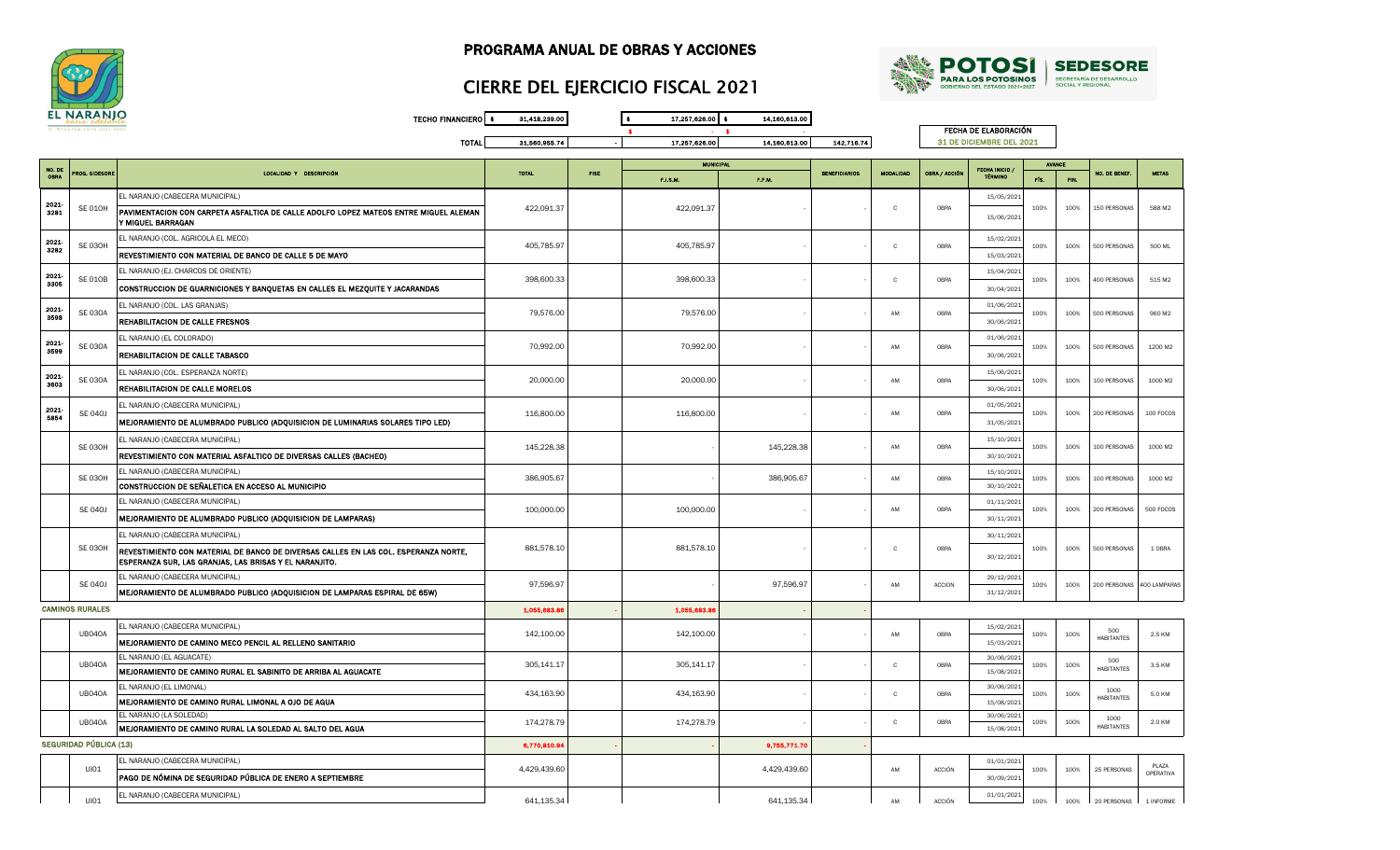



## CIERRE DEL EJERCICIO FISCAL 2021

TECHO FINANCIERO \$ 31,418,239.00 \$ 17,257,626.00 \$ 14,160,613.00  $\bullet$ TOTAL 31,560,955.74 - 17,257,626.00 14,160,613.00 142,716.74

FECHA DE ELABORACIÓN 31 DE DICIEMBRE DEL 2021

| NO. DE      |                             |                                                                             |              |             | <b>MUNICIPAL</b> |              |                      |                  |               | <b>FECHA INICIO /</b> | <b>AVANCE</b>    |                  |                          |                             |
|-------------|-----------------------------|-----------------------------------------------------------------------------|--------------|-------------|------------------|--------------|----------------------|------------------|---------------|-----------------------|------------------|------------------|--------------------------|-----------------------------|
| <b>OBRA</b> | <b>PROG. SIDESORE</b>       | LOCALIDAD Y DESCRIPCIÓN                                                     | <b>TOTAL</b> | <b>FISE</b> | F.I.S.M.         | F.F.M.       | <b>BENEFICIARIOS</b> | <b>MODALIDAD</b> | OBRA / ACCIÓN | <b>TÉRMINO</b>        |                  | FIN.             | NO. DE BENEF.            | <b>NETAS</b>                |
|             |                             | PAGO DE COMBUSTIBLE Y REPARACIÓN DE PATRULLAS                               |              |             |                  |              |                      |                  |               | 30/09/2021            |                  |                  |                          |                             |
|             |                             | EL NARANJO (CABECERA MUNICIPAL)                                             |              |             |                  |              |                      |                  | <b>ACCIÓN</b> | 01/01/2021            |                  |                  |                          | PAGO DE                     |
|             | <b>UI01</b>                 | PAGO DE RECIBOS DE ALUMBRADO PÚBLICO DE ENERO A DICIEMBRE                   | 1,700,236.00 |             |                  | 1,700,236.00 |                      | AM               |               | 30/09/2021            | 100%             | 100%             | 21955                    | <b>ALUMBRADO</b><br>PUBLICO |
|             |                             | EL NARANJO (CABECERA MUNICIPAL)                                             |              |             |                  |              |                      |                  |               | 01/10/2021            |                  |                  |                          | PLAZA                       |
|             | UI01                        | PAGO DE NÓMINA DE SEGURIDAD PÚBLICA DE OCTUBRE A DICIEMBRE                  | 1.458.371.62 |             |                  | 1.458.371.62 |                      | AM               | <b>ACCIÓN</b> | 30/12/2021            | 100%             | 100%             | 25 PERSONAS              | OPERATIVA                   |
|             | <b>UI01</b>                 | EL NARANJO (CABECERA MUNICIPAL)                                             | 865,277.00   |             |                  | 865,277.00   |                      | AM               | <b>ACCIÓN</b> | 01/10/2021            | 100%             | 100%             | 21955                    | PAGO DE<br><b>ALUMBRADO</b> |
|             |                             | PAGO DE RECIBOS DE ALUMBRADO PÚBLICO DE OCTUBRE A DICIEMBRE                 |              |             |                  |              |                      |                  |               | 31/12/2021            |                  |                  |                          | PUBLICO                     |
|             | <b>UI01</b>                 | EL NARANJO (CABECERA MUNICIPAL)                                             | 200,512.14   |             |                  | 200,512.14   |                      | AM               | <b>ACCIÓN</b> | 01/10/2021            | 100%             | 100%             | 20 PERSONAS              | 1 INFORME                   |
|             |                             | PAGO DE COMBUSTIBLE Y REPARACIÓN DE PATRULLAS (OCTUBRE A DICIEMBRE)         |              |             |                  |              |                      |                  |               | 31/12/2021            |                  |                  |                          |                             |
|             | <b>UI03</b>                 | EL NARANJO (CABECERA MUNICIPAL)                                             | 50,800.00    |             |                  | 50,800.00    |                      | AM               | <b>ACCIÓN</b> | 29/12/2021            | 100%             | 100%             | 22 PERSONAS 22 UNIFORMES |                             |
|             |                             | EQUIPAMIENTO CON UNIFORMES PARA EL PERSONAL DE SEGURIDAD PUBLICA MUNICIPAL  |              |             |                  |              |                      |                  |               | 31/12/2021            |                  |                  |                          |                             |
|             |                             | EL NARANJO (CABECERA MUNICIPAL)                                             |              |             |                  |              |                      |                  |               | 29/12/2021            |                  |                  |                          |                             |
|             | <b>UI05</b>                 | ADQUISICION DE VEHICULO PARA EL DEPARTAMENTO DE SEGURIDAD PUBLICA MUNICIPAL | 410.000.00   |             |                  | 410.000.00   |                      | AM               | <b>ACCIÓN</b> | 31/12/2021            | 100%             | 100%             | 22 PERSONAS 22 UNIFORMES |                             |
|             | ADMINISTRACIÓN PÚBLICA (14) |                                                                             |              |             |                  |              |                      |                  |               |                       |                  |                  |                          |                             |
|             | <b>GASTOS INDIRECTOS</b>    |                                                                             | 618,275.25   |             | 344,054.84       | 274,220.41   |                      |                  |               |                       |                  |                  |                          |                             |
|             | $II$ <sub>2020</sub>        | EL NARANJO (CABECERA MUNICIPAL)                                             | 169 175 07   |             |                  | 169 175 07   |                      | AM.              | ACCIÓN        | 01/01/2021            | 100 <sup>2</sup> | 100 <sup>o</sup> | 10 BERCOMAS              | 1 LOTE DE                   |

|               | <b>U6020A</b> |                                                                              | 162.175.87 |            | 162.175.87 | AM | <b>ACCIÓN</b> | 100%               | 100% | 12 PERSONAS | <b>ILUIL UL</b><br>EQUIPO |
|---------------|---------------|------------------------------------------------------------------------------|------------|------------|------------|----|---------------|--------------------|------|-------------|---------------------------|
|               |               | COMPRA DE MATERIALES, ÚTILES Y EQUIPOS MENORES DE OFICINA                    |            |            |            |    |               | 30/09/2021         |      |             |                           |
|               | <b>U6030C</b> | EL NARANJO (CABECERA MUNICIPAL)                                              | 133.485.27 | 133,485.27 |            | AM | <b>ACCIÓN</b> | 01/01/2021<br>100% | 100% | 12 PERSONAS | 6 VEHÍCULOS               |
|               |               | <b>SERVICIOS DE INSTALACION, REPARACION, MANTENIMIENTO Y CONSERVACION</b>    |            |            |            |    |               | 30/09/2021         |      |             |                           |
| <b>U6030C</b> |               | EL NARANJO (CABECERA MUNICIPAL)                                              | 210,569.57 | 210,569.5  |            | AM | <b>ACCIÓN</b> | 01/01/2021<br>100% | 100% | 12 PERSONAS | 6 VEHÍCULOS               |
|               |               | <b>SERVICIOS DE INSTALACION, REPARACION, MANTENIMIENTO Y CONSERVACION</b>    |            |            |            |    |               | 30/09/2021         |      |             |                           |
|               | <b>U6020A</b> | EL NARANJO (CABECERA MUNICIPAL)                                              | 58.137.14  |            | 58.137.14  | AM | <b>ACCIÓN</b> | 15/10/2021<br>100% | 100% | 12 PERSONAS | 1 LOTE DE                 |
|               |               | COMPRA DE MATERIALES, ÚTILES Y EOUIPOS MENORES DE OFICINA                    |            |            |            |    |               | 30/10/2021         |      |             | EQUIPO                    |
|               | <b>U6020A</b> | EL NARANJO (CABECERA MUNICIPAL)                                              | 53,907.40  |            | 53,907.40  | AM | <b>ACCIÓN</b> | 15/10/2021<br>100% | 100% | 12 PERSONAS | 1 LOTE DE                 |
|               |               | <b>IMOBILIARIO Y EOUIPO DE OFICINA (ADOUISICION DE 3 EOUIPOS DE COMPUTO)</b> |            |            |            |    |               | 30/10/2021         |      |             | EOUIPO                    |

|  | <b>INFRAESTRUCTURA AGRICOLA</b>     |                                                                     | 290,000,00 | 248,000.00 |            | 42,000,00 |    |        |                          |      |      |                    |            |
|--|-------------------------------------|---------------------------------------------------------------------|------------|------------|------------|-----------|----|--------|--------------------------|------|------|--------------------|------------|
|  | <b>TM050A</b>                       | EL NARANJO (ZONA RURAL)<br>ADQUISICION DE 1500 PACAS DE ALFALFA     | 210,000,00 | 168,000,00 |            | 42,000,00 | AM | ACCIÓN | 05/03/2021<br>30/03/2021 | 100% | 100% | 250<br>PRODUCTORES | 1500 PACAS |
|  | TM050A                              | EL NARANJO (ZONA RURAL)                                             | 80,000,00  | 80,000.00  |            |           | AM | ACCIÓN | 01/08/2021               | 100% | 100% | 10<br>PRODUCTORES  | 50 ROLLOS  |
|  |                                     | ADQUISICION DE 50 ROLLOS DE ALAMBRE DE PUA                          |            |            |            |           |    |        | 30/08/2021               |      |      |                    |            |
|  | (U3) SERVICIOS PUBLICOS MUNICIPALES |                                                                     | 449,997.64 |            | 449,997.64 |           |    |        |                          |      |      |                    |            |
|  |                                     | EL NARANJO (CABECERA MUNICIPAL)                                     |            |            |            |           |    |        | 01/01/2021               |      |      |                    |            |
|  | U303                                | <b>ESTUDIO PARA LA EVALUACION DE RECURSOS FEDERALES</b>             | 449,997.64 |            | 449,997.64 |           | AM | ACCIÓN | 31/12/2021               | 100% | 100% | 2000 PERSONAS      | 1 INFORME  |
|  | <b>ÓRGANOS DE CONTROL</b>           |                                                                     | 23,667.03  |            | 23,667.03  |           |    |        |                          |      |      |                    |            |
|  |                                     | EL NARANJO (CABECERA MUNICIPAL)                                     |            |            |            |           |    |        | 01/01/2021               |      |      |                    |            |
|  | U701                                | VERIFICACION, SUPERVISION Y FISCALIZACION DE LA CONTRALORIA INTERNA | 23,667.03  |            | 23,667.03  |           | AM | ACCIÓN | 30/09/2021               | 100% | 100% |                    | 1 INFORME  |
|  |                                     |                                                                     |            |            |            |           |    |        |                          |      |      |                    |            |

|                           | <b>OBLIGACIONES FINANCIERAS</b> |                                 | 1,276,405.92 |           | 1,276,405.92 |    |        |            |      |      |  |
|---------------------------|---------------------------------|---------------------------------|--------------|-----------|--------------|----|--------|------------|------|------|--|
|                           | U401                            | EL NARANJO (CABECERA MUNICIPAL) | 1,276,405.92 |           | 1,276,405.92 | AM | ACCIÓN | 01/01/2021 | 100% | 100% |  |
|                           |                                 | <b>PAGO DE DEUDA PUBLICA</b>    |              |           |              |    |        | 30/09/2021 |      |      |  |
| <b>ROMOCION TURISTICA</b> |                                 | 45,000.00                       |              | 45,000.00 |              |    |        |            |      |      |  |